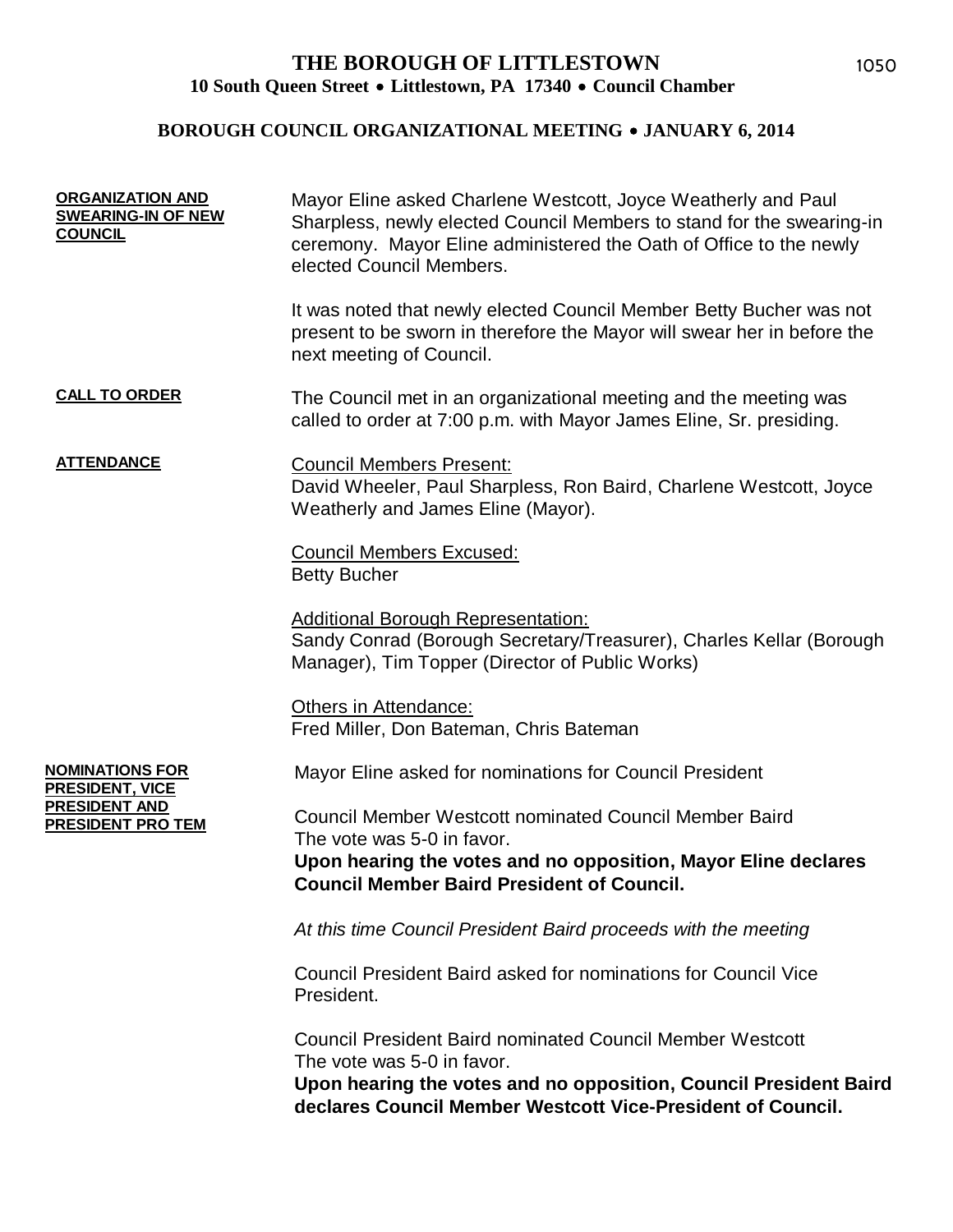#### **BOROUGH COUNCIL ORGANIZATIONAL MEETING • JANUARY 6, 2014**

| <b>NOMINATIONS FOR</b><br>PRESIDENT, VICE<br><b>PRESIDENT AND</b><br><b>PRESIDENT PRO TEM</b><br>(continued) | Council President Baird asked for nominations for Council President Pro<br>Tem<br><b>Council Member Sharpless nominated Council Member Wheeler</b><br>The vote was 5-0 in favor.<br>Upon hearing the votes and no opposition, Council President Baird<br>declares Council Member Wheeler as President Pro Tem of<br>Council. |
|--------------------------------------------------------------------------------------------------------------|------------------------------------------------------------------------------------------------------------------------------------------------------------------------------------------------------------------------------------------------------------------------------------------------------------------------------|
| <b>ORGANIZATION OF</b><br><b>RULES OF</b><br><b>ORDER/PROCEDURES</b>                                         | A motion was made by Council Member Sharpless and seconded,<br>to adopt the current version of Roberts Rules as council's rules of<br>order. Motion carried with a vote of 4-1, with Council Vice-<br>President Westcott casting the opposing vote.                                                                          |
|                                                                                                              | A motion was made by Council Vice-President Westcott and<br>seconded to adopt the current Public Comment Policy as written.<br>Motion adopted.                                                                                                                                                                               |
|                                                                                                              | A motion was made by Council Vice-President Westcott and<br>seconded, to adopt the current Limitation on Debate Policy as<br>written. Motion adopted.                                                                                                                                                                        |
|                                                                                                              | A motion was made by Council Vice-President Westcott and<br>seconded, to adopt the current Media Information Policy. Motion<br>adopted.                                                                                                                                                                                      |
|                                                                                                              | A motion was made by Council Vice-President Westcott and<br>seconded, to adopt the current Ride-Along Policy as written.<br>Motion adopted.                                                                                                                                                                                  |
| <b>COMMITTEES, AND</b><br><b>APPOINTED PERSONNEL</b><br><b>ACCEPTANCE</b>                                    | Council President Baird asked Council for their input regarding<br>Committee's. Council President Baird will address the list of<br>Committee's at a later date.                                                                                                                                                             |
|                                                                                                              | A motion was made by Council Vice-President Westcott and<br>seconded, to approve the appointment of Campbell & White, P.C.<br>as Borough Solicitor. Motion adopted.                                                                                                                                                          |

**A motion was made by Council Vice-President Westcott and seconded, to approve the appointment of Clayton Wilcox, P.C. as the Zoning Hearing Borough Solicitor. Motion adopted.**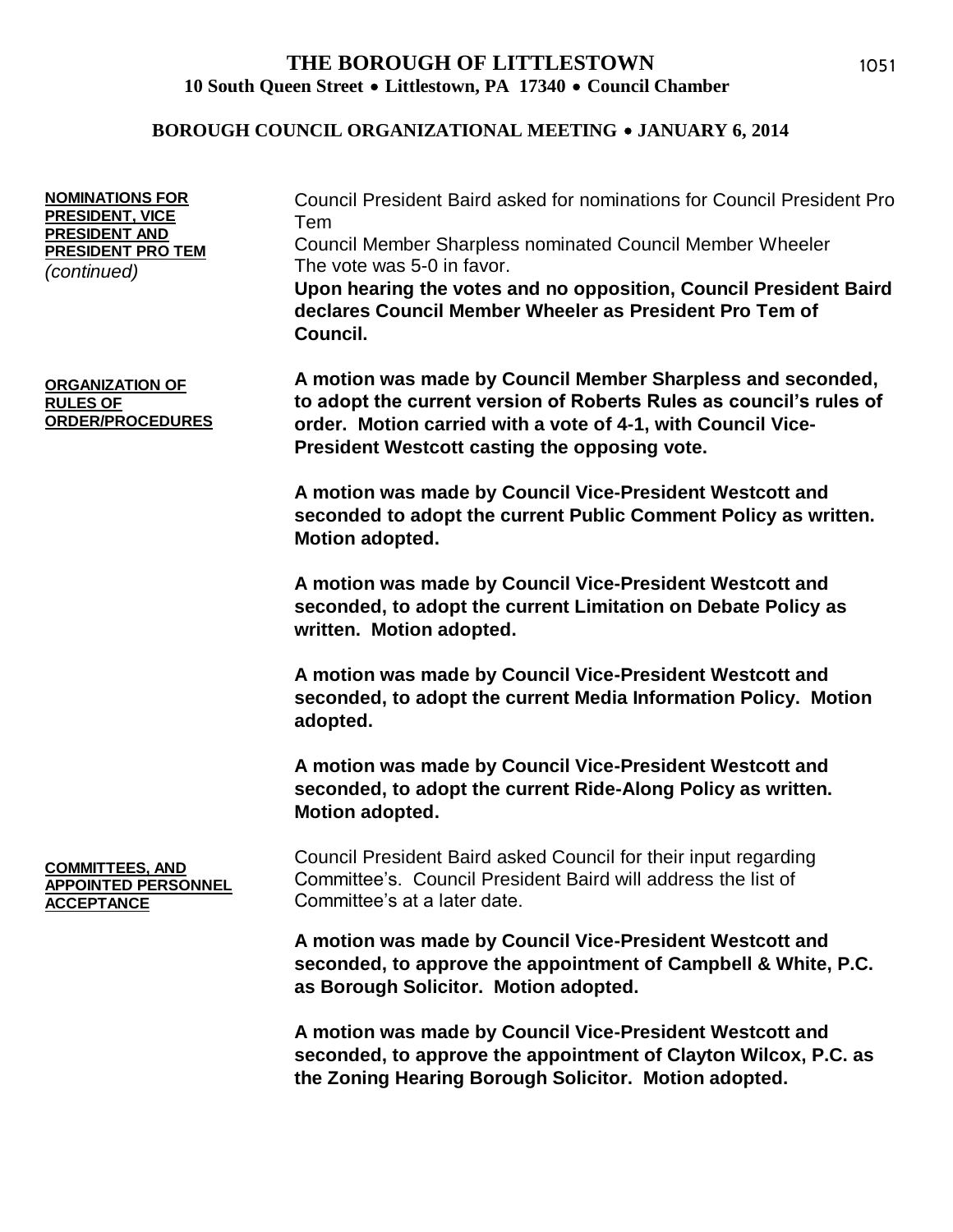#### **BOROUGH COUNCIL ORGANIZATIONAL MEETING • JANUARY 6, 2014**

|                                                 | A motion was made by Council Vice-President Westcott and<br>seconded, to approve the appointment of Herbert, Rowland &<br>Grubic, Inc. as the Borough Engineers. Motion adopted.                                                                                                                                                                                                                               |
|-------------------------------------------------|----------------------------------------------------------------------------------------------------------------------------------------------------------------------------------------------------------------------------------------------------------------------------------------------------------------------------------------------------------------------------------------------------------------|
|                                                 | A motion was made by Council Vice-President Westcott and<br>seconded, to approve the appointment of Rotz & Stonesifer as the<br>Borough Auditors. Motion adopted.                                                                                                                                                                                                                                              |
|                                                 | A motion was made by Council Vice-President Westcott and<br>seconded, to approve the appointment of Sandy J. Conrad as the<br>Borough Secretary/Treasurer. Motion adopted.                                                                                                                                                                                                                                     |
|                                                 | A motion was made by Council Vice-President Westcott and<br>seconded, to approve the appointment of Charles Kellar as the<br>Chief of Police and Borough Manager. Motion adopted.                                                                                                                                                                                                                              |
|                                                 | A motion was made by Council Vice-President Westcott and<br>seconded, to approve the appointment of Timothy J. Topper as the<br>Director of Public Works. Motion adopted.                                                                                                                                                                                                                                      |
| <b>RECESS</b>                                   | Council President Baird recessed the meeting of the Littlestown<br>Borough Council at 7:24pm for an executive session to discuss potential<br>litigation and personnel matters.                                                                                                                                                                                                                                |
| <b>RECONVENE</b>                                | Council President Baird reconvened the meeting of the Littlestown<br>Borough Council at 7:45pm.                                                                                                                                                                                                                                                                                                                |
| <b>HIRE WATER/SEWER</b><br><b>OPERATOR</b>      | A motion was made by Council Vice-President Westcott and<br>seconded to offer the water/sewer operators position to Mr. Ed<br>Santamaria with a starting salary of \$34,000.00 a year. Council<br>President Baird stated that this was a non-agenda item and asked for<br>public comments. Motion adopted 4-1 with Council Member<br>Sharpless casting the opposing vote.                                      |
| <b>PURCHASE OF PUBLIC</b><br><b>WORKS TRUCK</b> | A motion was made by Council Vice-President Westcott and<br>seconded to ratify the Borough Manager's decision to purchase a<br>2014 Ford F550 4x4 for the public works department in the amount<br>of \$70,236.64 with the money to be expended from the Highway<br>Aid/Liquid Fuels account. Council President Baird stated that this was<br>a non-agenda item and asked for public comments. Motion adopted. |